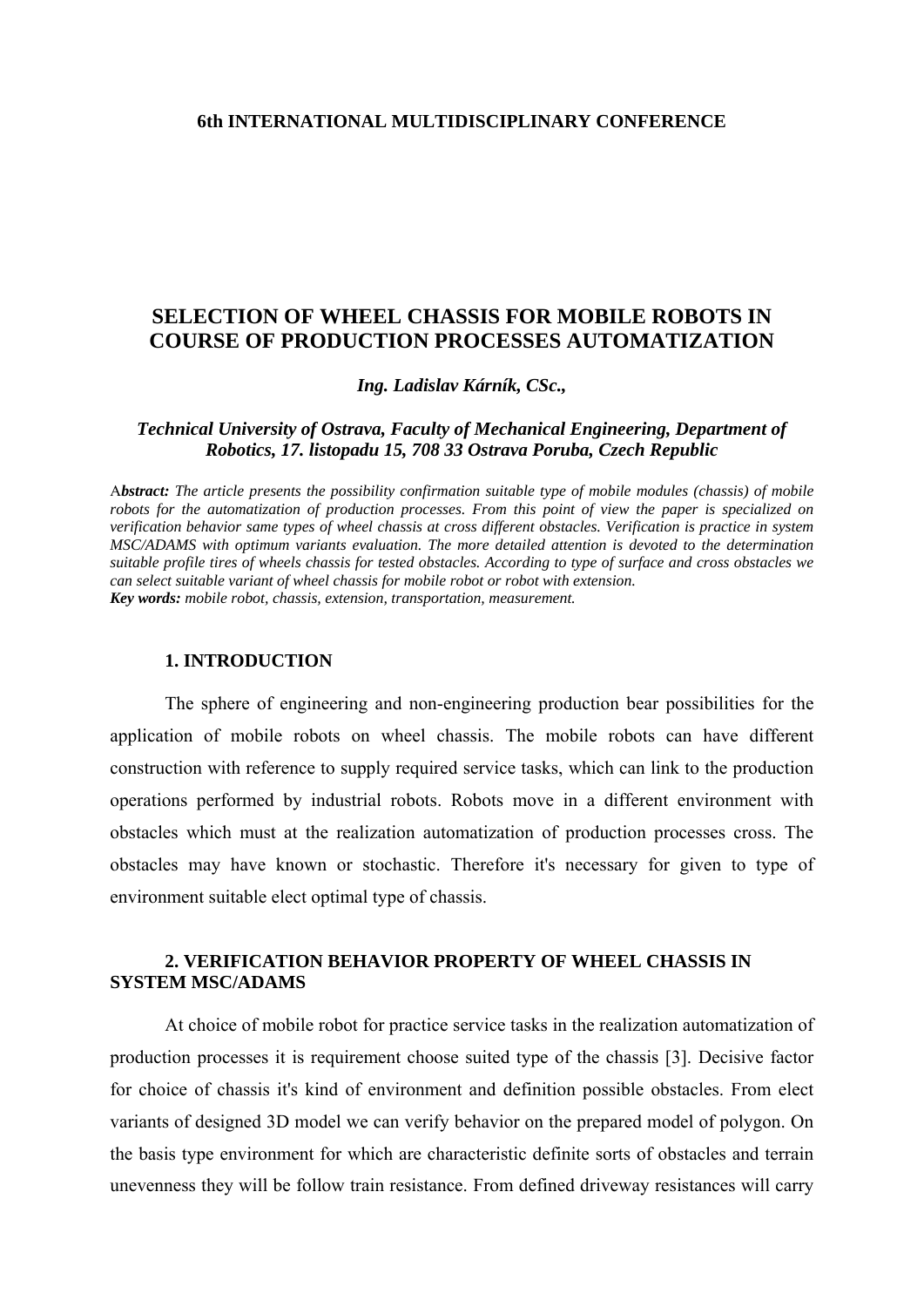out proposal of driving subsystems of the chassis and will determine wheel diameter and width wheels. After the type environment we can designed kinematics structure chassis with appropriate number and ordering of driving and freely rotating wheels too. The prepared design we can create in CAD/CAM. In this case was used the system Pro/ENGINEER Wildfire [2].

The prepared 3D models we can import to the system MSC/ADAMS and prepare for approach simulation. Subsequently to each model in the system MSC/ADAMS add model of environment (polygon) after which the robot will moved. On model of polygon they are created possible obstacles that may the robot in practice cross. Consequently it is possible by the transaction simulation verify behavior of robot at cross of obstacles. At cross of obstacles can be verified drive in direct direction or after engaged trajectory. We can verify stability of robot at drive after inclined plane too [1].

At verification drive ability property in direct direction it is elect least suitable starting position of robot in face of obstacles on the polygon. Subsequently it is possible verify following parameters, behavior and characteristics of the robot:

- Verification maximum momentum on the motors for driving of wheels and. comparison with computed momentum at crossed obstacles on the polygon.
- Verification of the robot cross maximum high obstacles on which was designed with set of speed, acceleration and momentum of motor.
- Verification even if the robot is able crossed all of inclined planes and asperities of terrain on the polygon.
- Verification deviation the robot from required direction at crossed all sectors on the polygon.
- Verification whether the robot stop to hang on wheel or some parts of the frame on obstacle.
- Use torque control for wheels drives and verification behavior at drive through identical race on the polygon.
- Verification position, speed, acceleration and forces on single parts of chassis.
- Another requirement on verification drives property of the chassis.

Every approach simulation for verification of drive property, behavior and required parameters it is possible save to the independent modulus. Obtained values we can project to the animation, 2D or 3D graphs etc. This way gained results it is possible compare and on the basis of that perform appropriate check on changes of construction chassis. It is suitable compare more designed of variants of the chassis for same type of service task (same the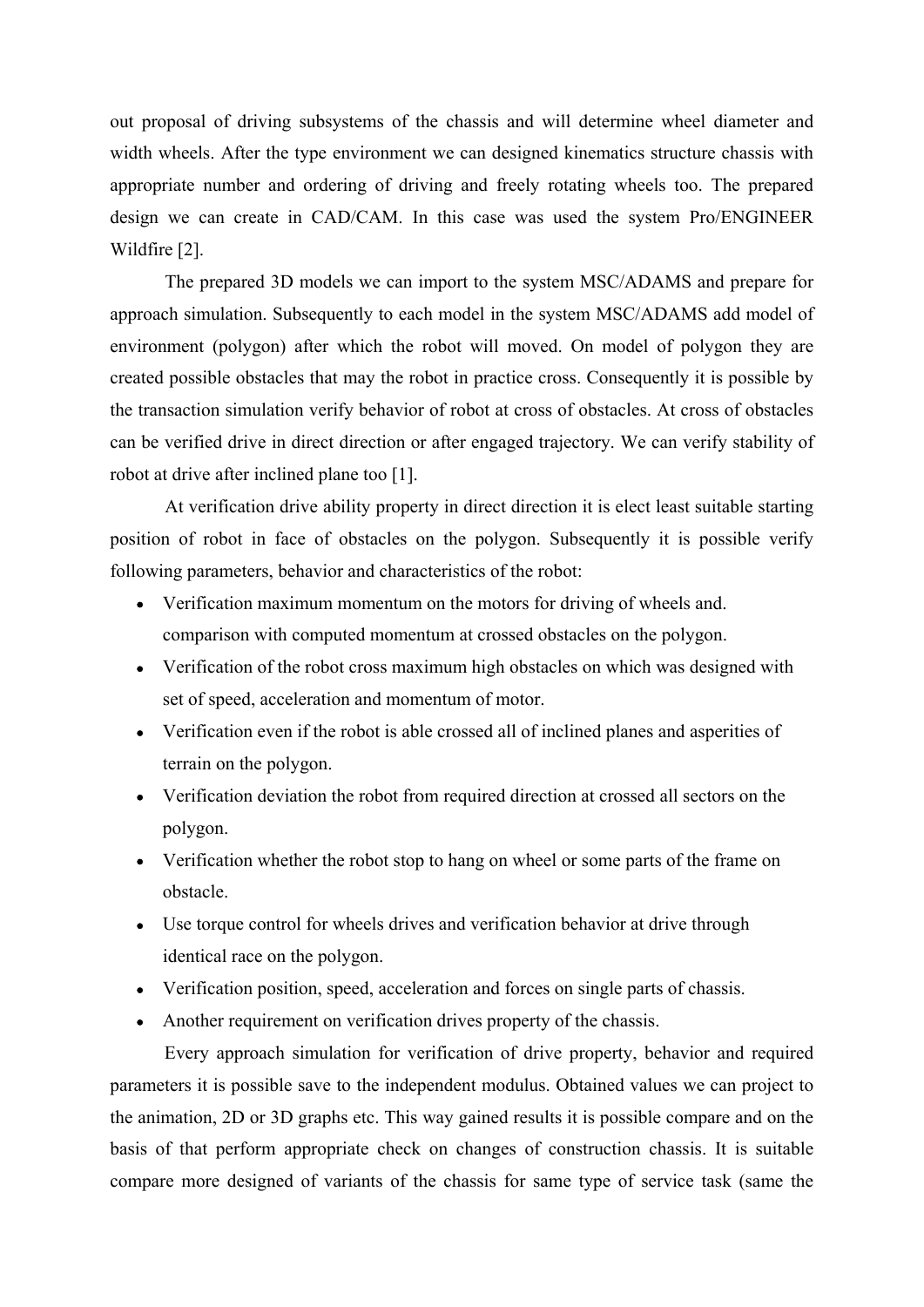polygon). Pursuant to verification of several models at drive after same trajectory we can choose of optimal variant of kinematics ordering chassis. For presentation of this procedure it is designed simple model of the polygon with obstacles shown on fig. 1 on which will verify driving properties of these type chassis:

- Three-wheel chassis controlled by Ackerman way.
- Four-wheel chassis with more degree of freedom.
- Four-wheel chassis with differential control way.



**Fig.1** The m*odel of polygon for testing chassis*

First was tested of the three-wheel chassis controlled by Ackerman way. The model of this chassis with marked line on polygon is shown on fig. 2a. On fig. 2b is shown the graph deviation position centre of gravity of the chassis in axis z and deviation longitudinal axis from straight direction. At crossed obstacles there attends to local deviation of chassis from defined straight line. At end position after traveling trajectory it is possible determine final deviation position of select point (centre of gravity chassis) in axis z  $(\Delta z)$  including orientation longitudinal axis of chassis (angle which clasp longitudinal axis with straight line required course of movement).

For interpretation deviations position centre of gravity of the chassis in axis x, y, z and changes orientation longitudinal axis we can select suitable speed range of movement with appropriate step. For simple demonstration were select only three speeds ( $v=0.3$  m/s,  $v=0.5$ ) m/s, v=0,7 m/s). From here graph follows, that expansion speed of movement at crossed obstacles it is at the end of traveling line position deviation bigger. The same simulation were performed for tire with semicircular cross - section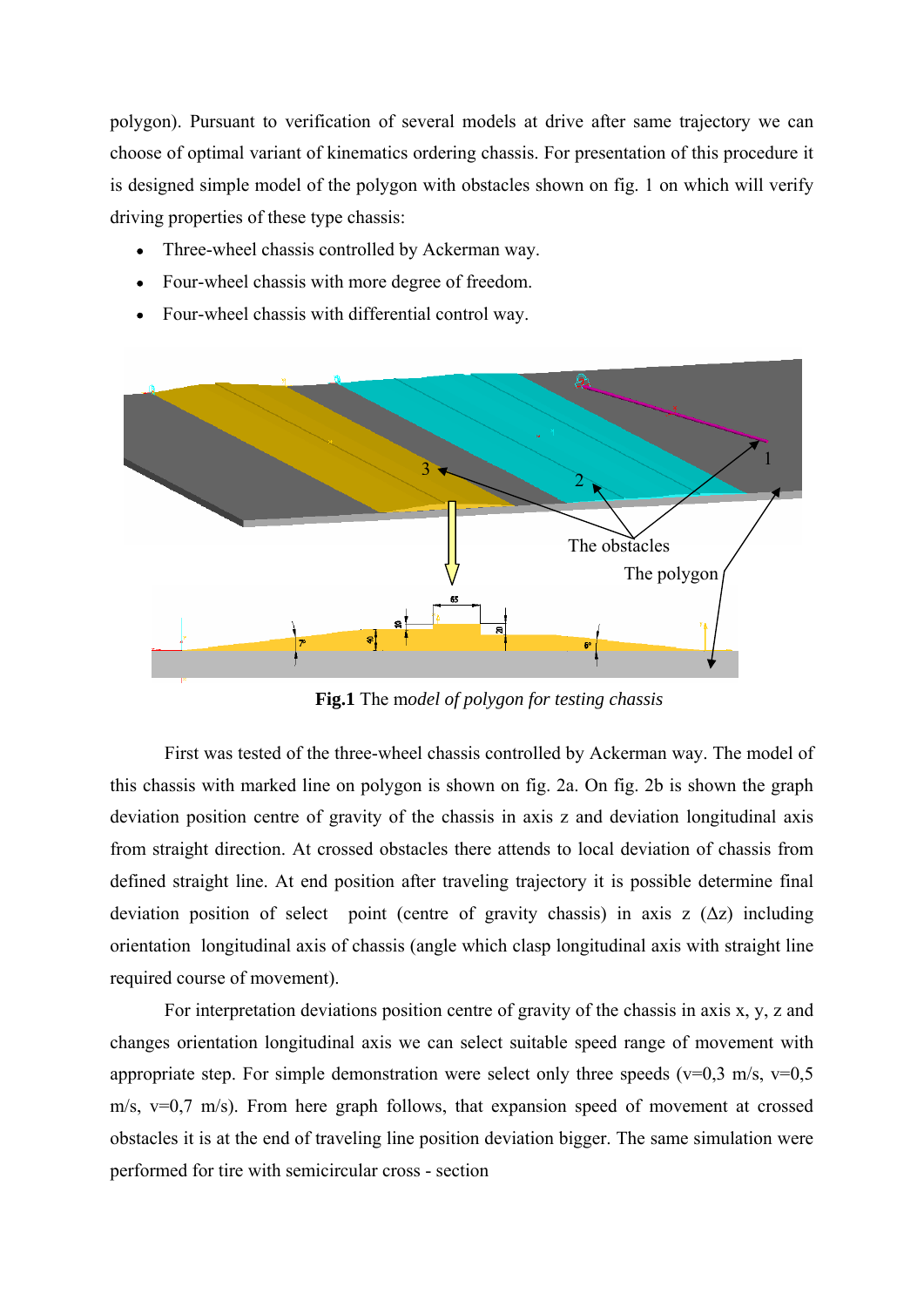

**Fig.2** *The model of chassis controlled by Ackerman way and graph with result of simulation*

As a second was tested four-wheel chassis with more degree of freedom. The model of this chassis is shown on fig. 3a. For possibility of verification it has chassis approximately same basic dimensions as a three-wheel variant. The smallest deviation was realized at speed v=0,5 m/s. During crossed obstacles the deviations of position hold just about same values. The angles deviation turning of longitudinal axis in end position is increase more as compared to previous of the three-wheel variant chassis.



**Fig.3** *The model of four-wheel chassis with more degree of freedom a) and Four-wheel chassis with differential control way b)* 

As a third was tested four-wheel chassis with differential way control. The model of these chassis is shown on fig. 3b. For possibility of verification it has chassis approximately same basic dimensions as previous variants. This type of chassis it is possible crossed obstacle with high 20 mm, but essentially will change driving direction. It is due to smaller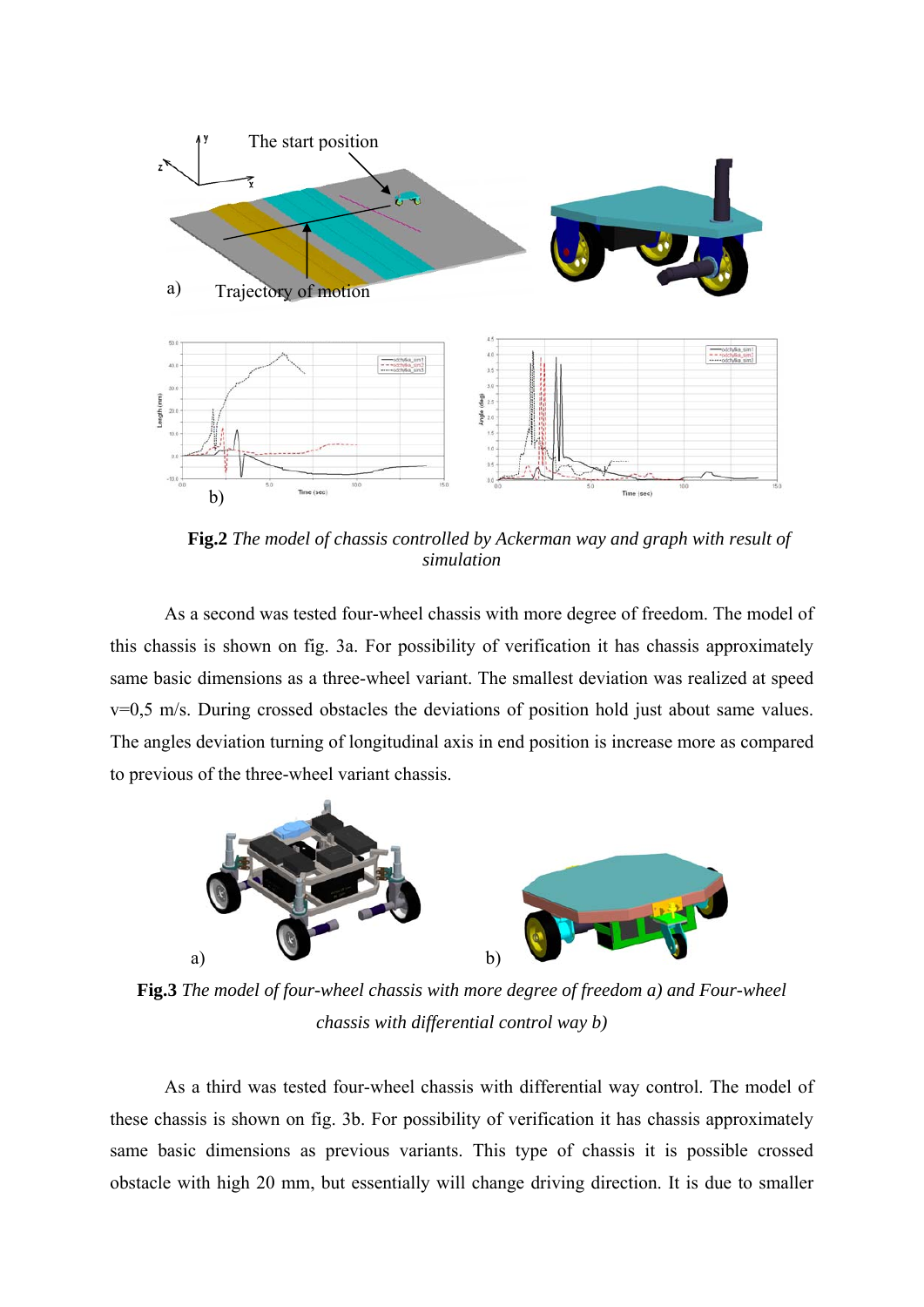average of supporting wheels (Ø 160 mm). At improvement of driving property on the obstacles with high 20 mm would had to have supporting wheels the same average as a driving. At the speed  $v=0.3$  m/s essentially will change driving direction already on the other obstacle. In the table 1 there are presented results of simulations for all of three type chassis and both type of the tire.

| Type of the chassis                                 | Type of the<br>tire | <b>Deviation position</b><br>centre of gravity chassis in<br>end position<br>[mm] |                                    |        | <b>Angular deviation</b><br>longitudinal axis of chassis<br>in end position<br>angle [deg] |       |       |
|-----------------------------------------------------|---------------------|-----------------------------------------------------------------------------------|------------------------------------|--------|--------------------------------------------------------------------------------------------|-------|-------|
|                                                     |                     |                                                                                   | Speed of movement chassis<br>[m/s] |        | Speed of movement chassis<br>[m/s]                                                         |       |       |
|                                                     |                     | 0,3                                                                               | 0,5                                | 0,7    | 0,3                                                                                        | 0,5   | 0,7   |
| Three-wheel chassis<br>controlled by Ackerman way   | 45                  | $-0,45$                                                                           | 5,0                                | 36,0   | 0,15                                                                                       | 0,03  | 0,75  |
|                                                     |                     | 20,35                                                                             | 10,05                              | 40,0   | 0,2                                                                                        | 0,15  | 0,55  |
| Four-wheel chassis with<br>more degree of freedom   | 50                  | 5,1                                                                               | 3,2                                | 6,0    | 0,1                                                                                        | 0,1   | 0,15  |
|                                                     |                     | $-4,2$                                                                            | $-4,5$                             | $-0,8$ | 0,1                                                                                        | 0,1   | 0,1   |
| Four-wheel chassis with<br>differential control way | ,,,,,,,,<br>45      | 2050                                                                              | 1500                               | 250    | $-78$                                                                                      | $-43$ | $-45$ |

| Table 1. results of simulations for three types of the chassis tested |  |  |  |  |  |  |  |  |
|-----------------------------------------------------------------------|--|--|--|--|--|--|--|--|
|-----------------------------------------------------------------------|--|--|--|--|--|--|--|--|

From results of simulation follows that the speed  $v=0.5$  m/s as optimal at crossed obstacles. In this case is concerned evaluation always only of the three executes simulation for given to type of tire. For specify of valuation obtained results it is necessity carry out bigger number of simulation and bigger range at speeds of movement. Obtained values from performed analysis it is necessary verify on produce prototype of the chassis too

#### **3. APPLICATION OF EXTENSION ON THE CHASSIS**

For some application at the automatization of production processes we can use different types of extension. This extension we can fasten on the chassis. There is in this case the extension for obtaining 3D metrical data. Therefore depends in this case on optimal option